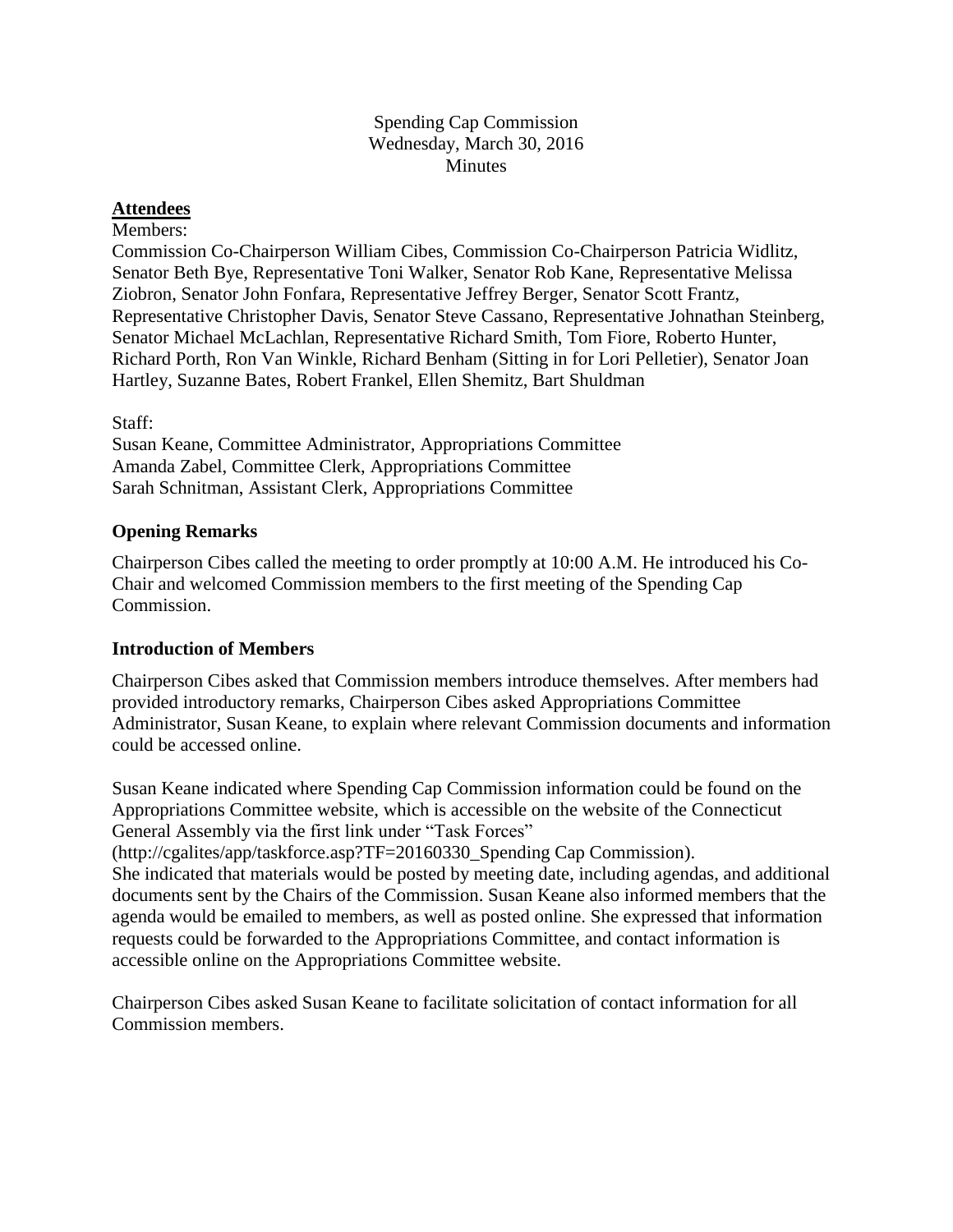## **Distribution of Documents**

Chairperson Cibes gave members an overview of documents provided during the meeting including language establishing the Spending Cap Commission, constitutional spending cap language, statutory spending cap language, various letters from Attorney Generals Jepsen and Blumenthal regarding the spending cap, and a report on state tax and expenditure limits created by the National Conference of State Legislatures.

Chairperson Cibes briefly mentioned that members would discuss scheduling preferences for future meetings over the next several weeks. Chairperson Cibes asked his Co-Chair if she had additional comments to provide.

Chairperson Widlitz welcomed members to the Commission's first meeting and expressed looking forward to working with members on issues relating to the spending cap. She stated that the Commission is charged with defining the cap and reminded members that public hearings will need to be held in each congressional district pursuant to the General Statutes. She remarked that the Commission has the opportunity to provide valuable recommendations to the legislature. She also indicated that the Chairs would like to provide members with background on the spending cap, including history, past and present issues, and what the issues are concerning the spending cap.

## **Viewing of CT-N Video of the MetroHartford Alliance Constitutional Budget Amendment Forum**

The Chairs asked members to view a video of the MetroHartford Alliance Public Policy Forum, which took place at the University of Connecticut Law School in Hartford. The video would be followed by a discussion to identify areas of concern relating to the spending cap. The video included commentary by Wesley Horton, Constitutional Law Attorney with Horton, Shields, and Knox, Attorney General George Jepsen, Former Speaker of the House Richard Balducci, Spencer Cain, President of Cain Associates and former staff members with the Office of Fiscal Analysis, and Keith Phaneuf, State Budget Reporter for the CT Mirror. The panel discussion was moderated by President and CEO of the MetroHartford Alliance, R. Nelson "Oz" Griebel.

### **Preliminary Discussion on the Identification of Spending Cap Issues**

Chairperson Cibes indicated that members or members as representatives of organizations may want to submit or discuss existing reports on the spending cap. He asked Commission members for their comments.

Senator McLachlan stated his belief that the intent of the spending cap, when written, was to limit all spending and urged that all exceptions to the cap be eliminated. He asked the Commission to look at the big picture of spending and state government.

Bart Shuldman said the Commission needs to do something in terms of controlling spending in the face of the coming deficits in order to build back confidence with the public and businesses.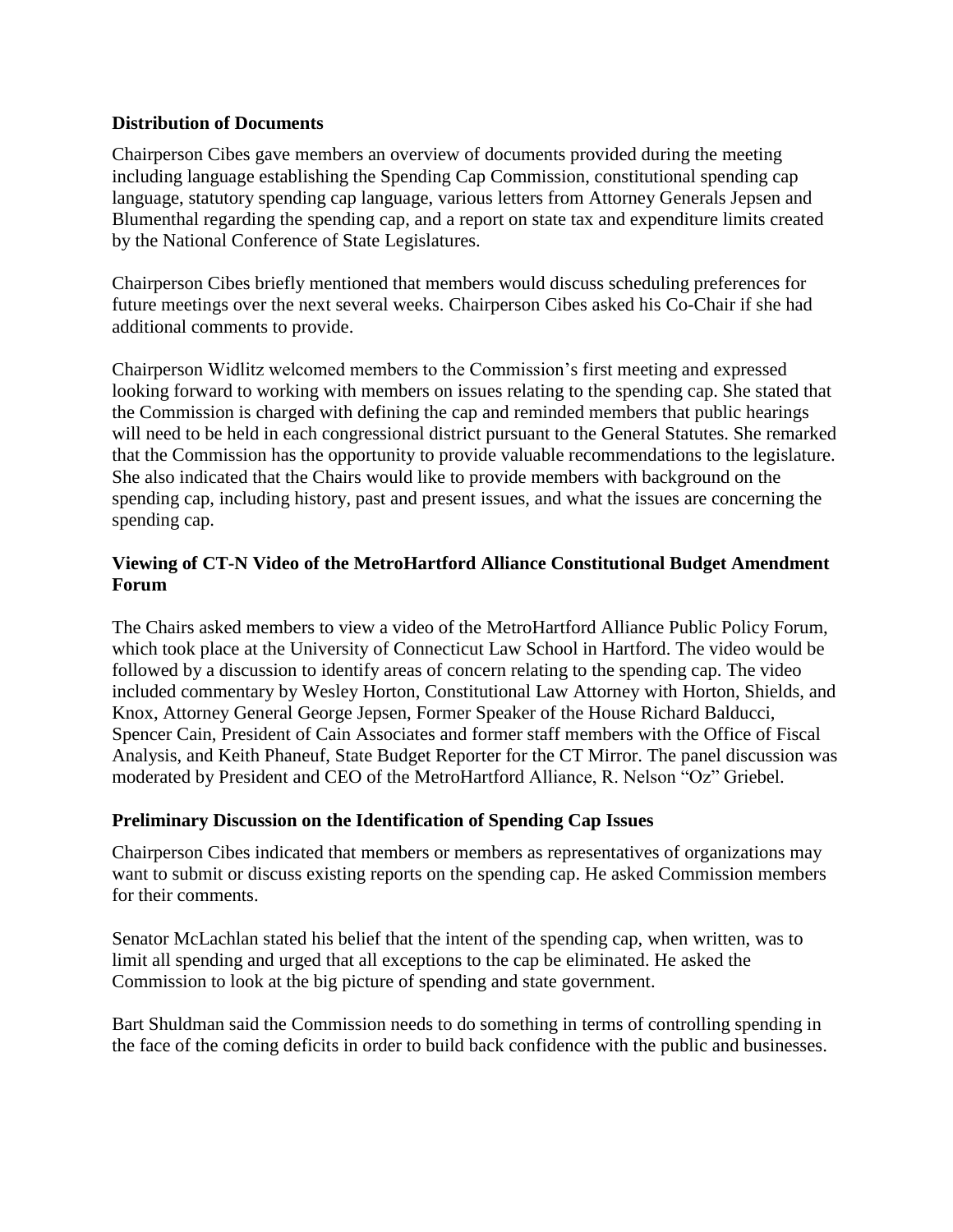Representative Smith indicated the Commission needs to take a strong stance on the spending cap and define it in concrete terms in order for the public to feel more confident in the state. He said the Commission has an opportunity to make its mark on the state of Connecticut.

Ellen Shemitz expressed concerns with the impact of removing exceptions such as court orders and pensions, which she stated would leave resources for children and families vulnerable to cuts. She stated that downward pressure on spending and investing in children, families, and the state's future would worsen if this divide is not acknowledged.

Senator Kane remarked on the importance of having the private sector present in the Commission's meetings and thanked Bart Shuldman for his prior comments. Senator Kane said that bad budget years are the new normal and quoted Attorney General Jepsen, in agreement with the Attorney General's view that the task before members is challenging and previous attempts to mitigate the situation have been tried. The Senator indicated the Commission needs to get a handle on spending and put forth real ideas in relation to the spending cap.

Representative Ziobron thanked members for their comments and echoed Senator Kane's thoughts about having members from the private sector present. She said she would send Susan Keane an itemized list prepared by the Office of Fiscal Analysis of what items have already been taken off the budget for distribution to members for reference. She stated she looks forward to working to come up with solutions to the spending cap issues with the Commission.

Suzanne Bates introduced herself and summarized two reports the Yankee Institute has created on the spending cap. She shared her concern with the movement of debt service out from under the spending cap and expressed a desire for the Commission to look at what is and is not working in other state spending cap models.

Roberto Hunter requested that Commission members be fully briefed on the current and future budget situation and asked if there are any active proposals already detailed for defining the spending cap and the calculation process. He also requested information on what has been done to date to calculate the spending cap, including evolutions in carve outs and exceptions over time.

Tom Fiore stated the Commission should revisit why certain items were excluded, such as debt service and federal grants, and examine the rationale for these exclusions.

Senator Hartley detailed her involvement in the spending cap drafting process and described the intent of the cap. She stated that people need to know what methods have worked in other states and see how those models have yielded their results, necessitating analyzing a variety of factors.

Senator Cassano expressed his concern with the Commission's duties based on the kinds of legislative majorities necessary for support of the cap. He shared his views on the elimination of exceptions not included under the cap and discussed the roles of the legislature and courts as they relate to the cap. He additionally emphasized the need for the Commission to be flexible in its approach given the makeup of each chamber of the General Assembly.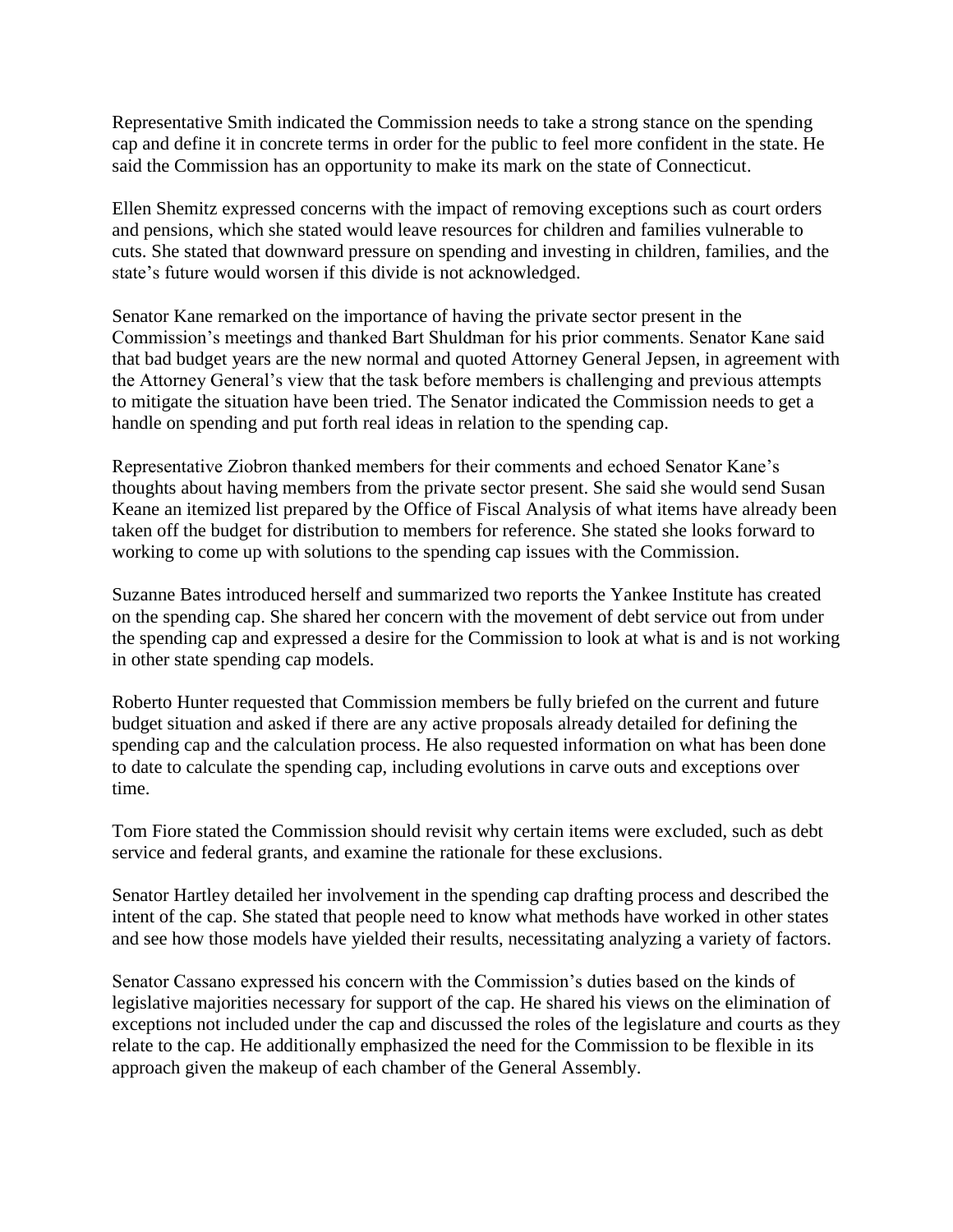Ron Van Winkle shared his view as an economist that defining the spending cap is an easy feat, as it has been defined in other states already, and additionally emphasized that defining expenditures a much bigger issue than defining growth. He also stated the legislature set a spending cap for municipalities last year and dictates to municipalities how they spend their money. Both municipalities and the state wrestle with the same issues with spending restrictions.

Representative Steinberg acknowledged state budget reporter, Keith Phaneuf who had spoken on the panel from the CT-N video which members had previously watched. He said the Commission needs to address how to avoid politics in going around the spending cap, and develop a mechanism that will be effective in the long term.

Representative Davis shared his perspective that the legislature could make its mark on the state of Connecticut in coming up with solutions to issues with the spending cap in a timely manner. He indicated he looked forward to the Commission's work in developing a solution to curb state spending.

Rick Porth stated the Commission's charge is straightforward but the bigger picture of the spending cap must be kept in mind in the context of the current fiscal environment. He said the Commission must rethink how the spending cap impacts spending priorities and people across the state, and the potential effects on property taxes and safety net services.

Bart Shuldman emphasized that the Commission needs to know the full scope of what the state faces in terms of revenues, expenditures, pensions, and effects of the spending cap on the budget in order to take appropriate action to address issues.

# **Closing Comments by the Co-Chairpersons**

Chairperson Cibes identified areas the Commission will need to address, such as the implications of putting off-budget line items back on the budget, the definition of personal income, and the impact of growth rates on the calculation of the spending cap. In addition, he recommended the Commission consider identifying who calculates the cap, when it is calculated and how disagreements over the cap calculation are resolved. He spoke of the impact that an inflexible spending cap could have on limiting the state's ability to invest in initiatives that address current needs and demands. Further, he reminded members of Spencer Cain's remarks concerning the challenges that other states have faced in adhering to their tax and expenditure limitations and that some states have taken significant portions of their expenditures off budget. Chairperson Cibes enumerated several decisions made by the state in order to adhere to the spending cap that he has found to be counterproductive, such as shifting operating costs to bonding; bonding for information technology software; bonding grants to towns and economic development grants, all of which carry interest payments; shifting spending to tax credits; using revenue intercepts to fund services. He identified other areas for discussion, including general budget expenditures, grants to municipalities, mandates, court orders, and the rebasing of the spending cap occasionally. He emphasized the Commission's need to make realistic decisions based in fact, the economy and what can actually be done.

Chairperson Pat Widlitz stated the Commission has a narrow and complicated charge, and that it needs to receive the feedback of varied perspectives to build its knowledge base. She urged the